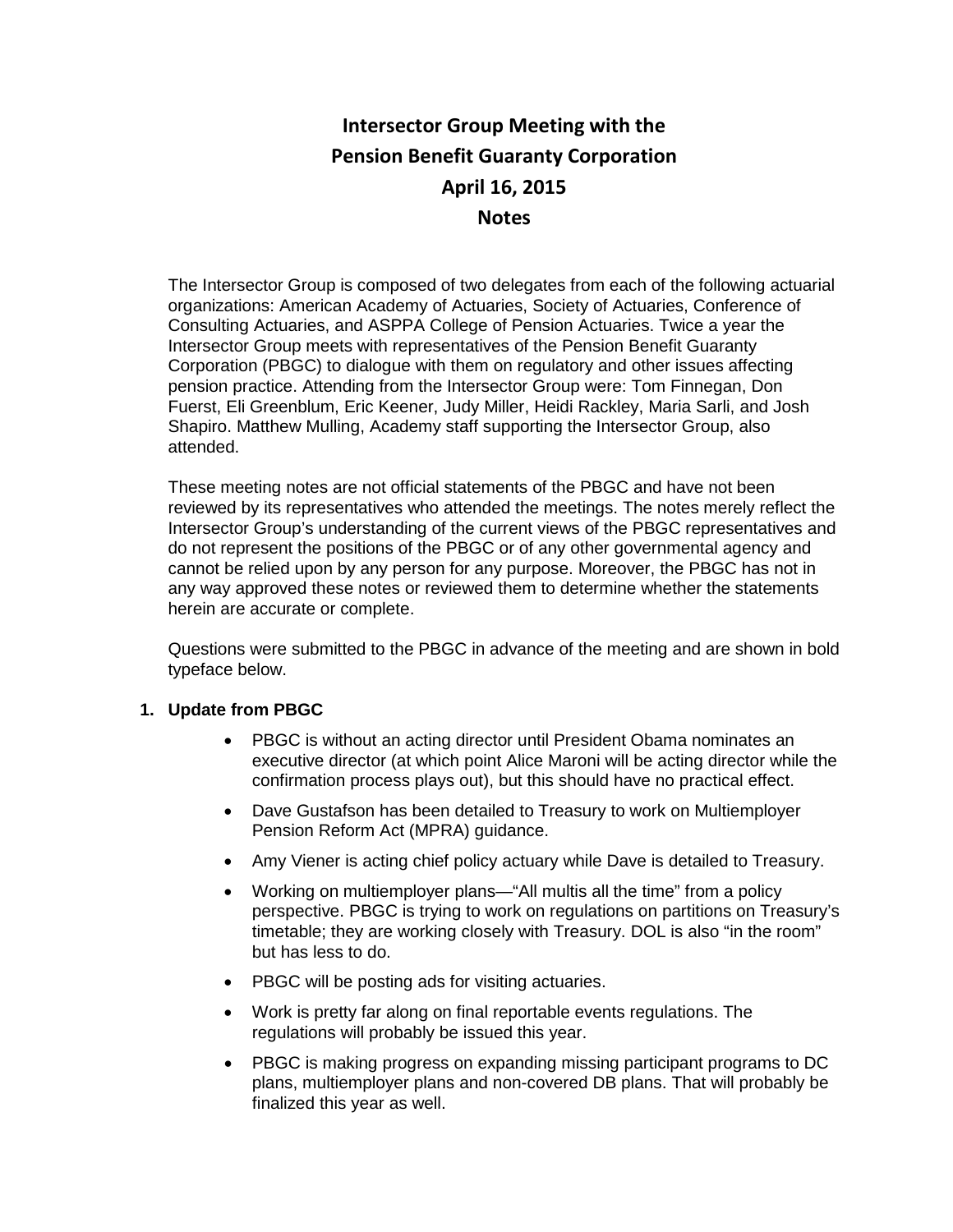• A new, more intuitive, MyPAA interface will be rolled out soon.

# **2. Status of PBGC's internal review of assumption methodology**

- The PBGC representatives indicated they are moving along with their internal review. They have catalogued all regulations and policies that have economic and/or actuarial content and will set up a schedule for review.
- ERISA Section 4044 plan termination interest and mortality assumptions will be the first addressed. PBGC sets its plan termination assumptions to match annuity prices in the market.
	- o Reviewing the new SOA mortality tables and projection scale
		- But mortality is not considered in isolation. In the market, mortality and interest are linked.
		- **PBGC will likely contact pricing actuaries at insurers to** determine what mortality they use.
		- Annuity market pricing is different from long bonds; PBGC is considering how to make PBGC rates more current (i.e., reflect changes in credit quality as they happen rather than long after the fact) and transparent.
	- $\circ$  Given that mortality has greatly improved, updating the 4044 mortality assumption will likely increase interest rates used in conjunction with that assumption, so that the combination still reproduces market annuity purchase rates. PBGC expects an increase in interest rates of 1% or more.
	- o Format of interest rates used to approximate market annuity price is aging.
		- **Looking at how those factors are set.**
		- Format is several decades old.
			- Would like to make methodology more transparent.
			- May move to something more like a yield curve.
- The next phase of the review will look at the old PBGC lump sum interest and mortality assumptions. PBGC is cognizant that some plans continue to use these assumptions to determine lump sums.

# **3. Mortality, including projection scales**

- PBGC consults with annuity pricing actuaries to see what is being used in the market.
- Society of Actuaries' RP-2014 mortality table and MP-2014 improvement scale: it appears the use of the base table (potentially backed up to the 2006 central year) and the projection scales are two different decisions.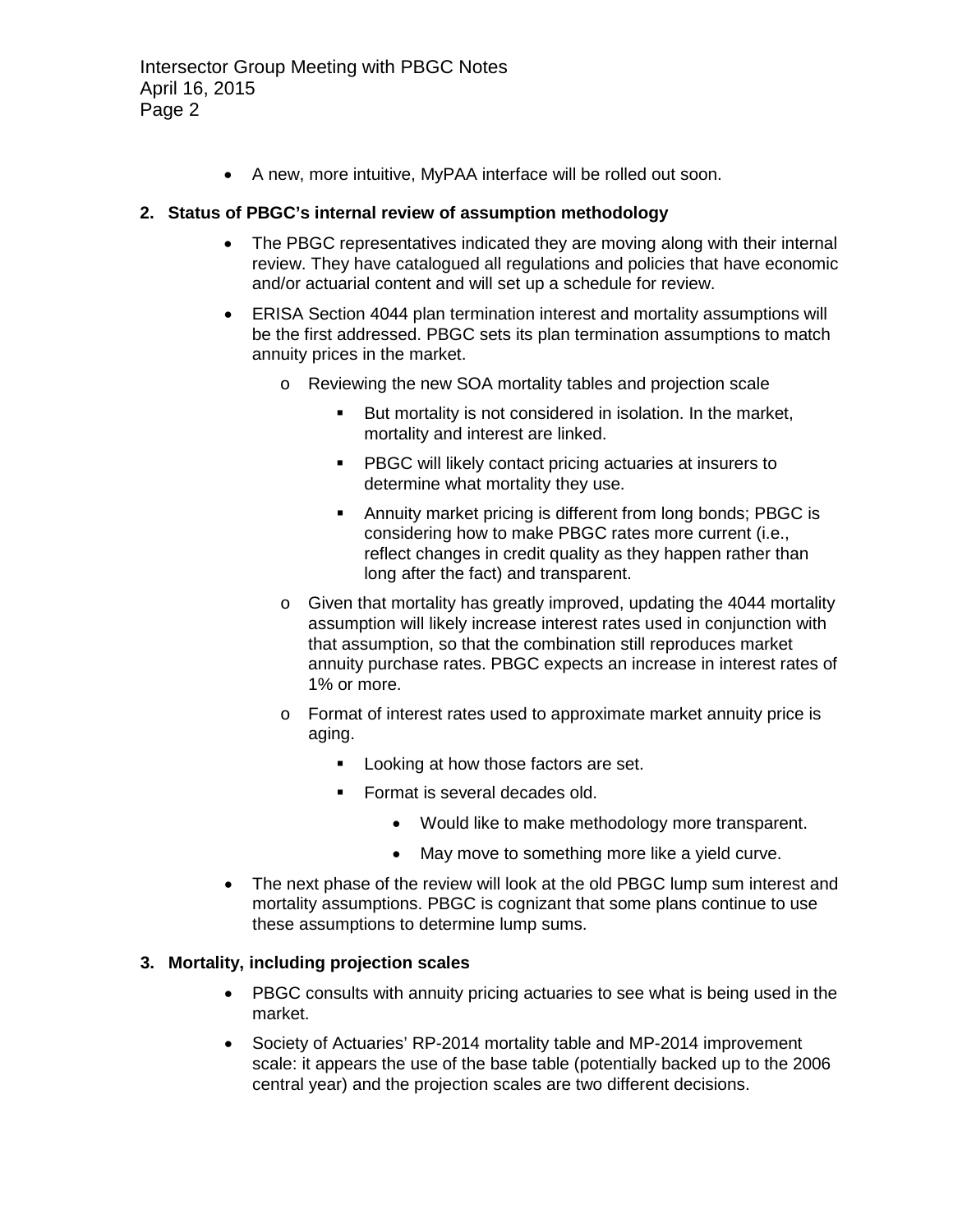- o If PBGC were to use the RP-2014 mortality table, or some adjusted version thereof, it does not mean that they would necessarily also use the MP-2014 mortality improvement scale.
- The PBGC representatives inquired about the prevalence of industry-based mortality usage in the marketplace.
- **4. Early warning program: Anecdotal reports suggest PBGC may be expanding its early warning program and taking novel positions in certain transactions. For example, a number of clients are getting letters from PBGC asking for all kinds of information – including the most recent two valuation reports, six-year plan minimum funding projections (including complete details on all elements of the projections; quarterly contribution requirements; plans to use funding balances and permission to speak with the plan's actuaries); master trust statements, fiveyear employer financial projections; copies of any covenant compliance reports provided to lenders; or any presentations to the rating agencies, during the last twelve months etc. — in the absence of any transaction. In another case, when a plan had completed past risk-transfer transactions and the sponsor subsequently engaged in a corporate transaction, we understand PBGC is insisting the sponsor make additional contributions to return the funded percent to the pre-risk-transfer level, even though the net effect of the transaction was to reduce PBGC's exposure. Can you share with us what changes you are making in the early warning program and what is triggering these information requests and funding demands?**

The PBGC representatives indicated that nothing has changed and that the Early Warning Program has not expanded. They said that they have always talked to plan sponsors in the absence of any transaction when they believe that circumstances may have changed. One example of this would be if the sponsor's credit profile had declined. (NOTE: The legal basis for this is ERISA Section 4042(a)(4) — PBGC can act if "failure to terminate now could reasonably be expected to increase PBGC's long term loss unreasonably.") The idea is that PBGC would gather information to determine if any action was necessary, perhaps allowing them to get in pre-bankruptcy.

With respect to risk transfer transactions, when a corporate transaction occurs following a risk-transfer transaction and the risk transfer has negatively affected the plan's funded percentage, the PBGC may suggest to the sponsor that additional contributions be made to bring the plan's funding up to its pretransaction level. PBGC noted that these are suggestions and they are not insisting on these contributions or in any way threatening plan termination or other consequences. They indicate that, if practitioners become aware of any situations (involving threats or other coercion), we should let them know.

**5. 4062(e) change: The new 4062(e) trigger based on the reduction in the number of employees eligible for any qualified retirement plan can produce some strange results. For example, closing down a facility that offers only DC plans could, technically, meet the definition of a 4062(e) event even if no DB plan participants**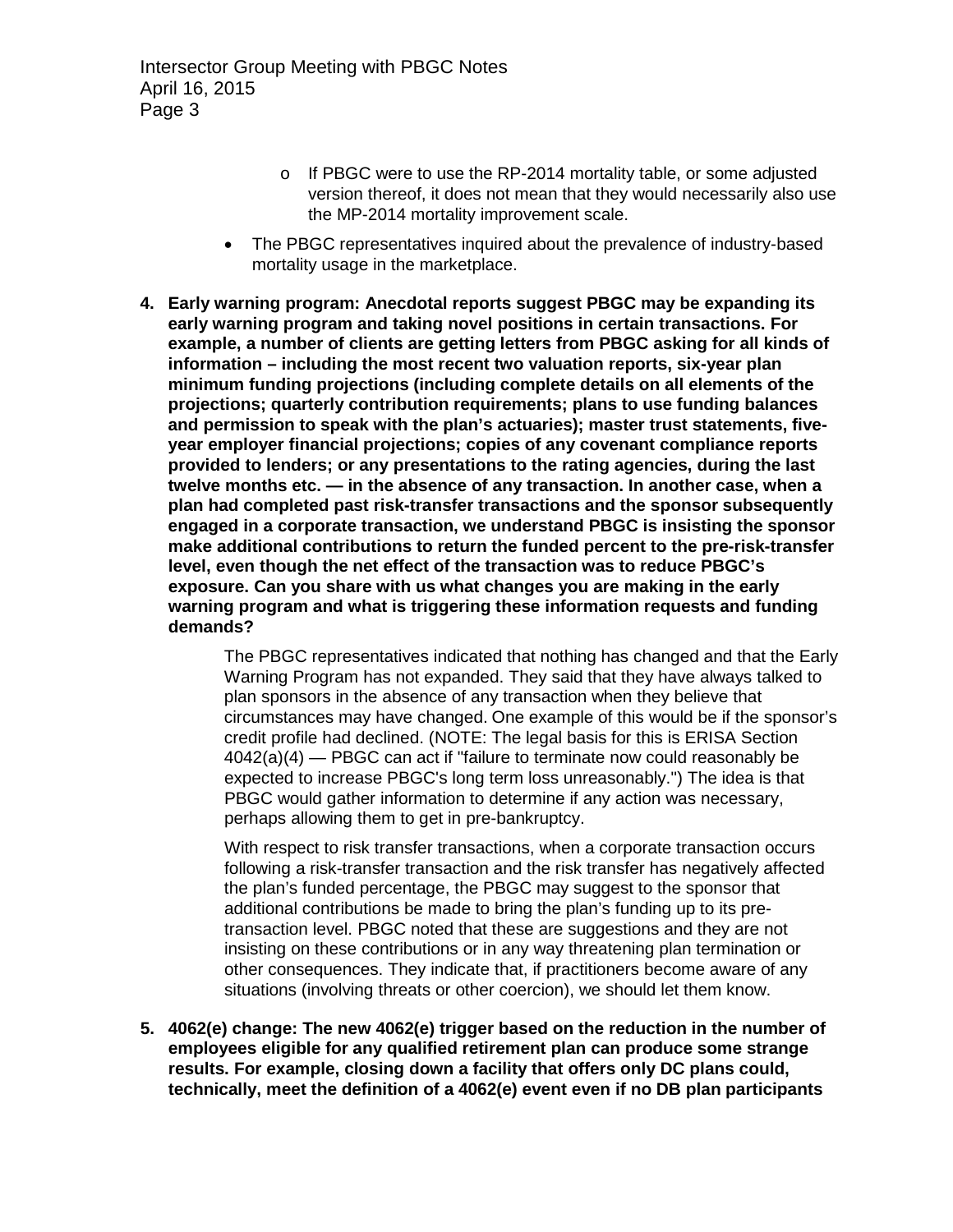#### **are part of the workforce reduction and there is no 4062(e) liability. Would such an event trigger reporting requirements? What is the guidance timeline?**

Per [2015 Blue Book](http://www.pbgc.gov/documents/2015bluebook.pdf) Q&A 19, reporting is required even if there is no 4062(e) liability. Plan sponsors can always contact PBGC to discuss specific cases.

The PBGC representatives indicated they are still reviewing the new statute. They are sending out follow-up information requests to all cases sitting in the hopper. The first request will ask if either the small-plan waiver or waiver for plans with assets at least 90% of the premium funding target apply. If neither waiver applies, PBGC will follow up to see if the new definition of a 4062(e) event applies. If a plan sponsor or practitioner has concerns, just call PBGC, explain the situation, and PBGC will be happy to work with them.

#### **6. Standard termination post-distribution certification – new requirements are problematic**

The Intersector Group indicated that the proof of payment requirement (i.e., cancelled checks, or trustee statements listing names and amounts) in the new rules for Post-Distribution Certifications is problematic and questioned the need for the additional documentation. The PBGC representatives indicated that they receive approximately 2,000 inquiries per year with respect to distributions from terminating plans and need the additional information to make it possible to handle these requests. The Intersector Group pointed out that the documentation requested (e.g., cancelled checks) would not indicate the correct amount due to tax withholding, partial direct transfers, etc. The Intersector Group suggested the PBGC consider the Form 1099, as it would have more information and, for example, would have a better chance of reflecting if a check had not been cashed (because it is prepared later than the monthly trustee statement). The Form 1099 would obviously require the 60-day deadline to be lengthened.

#### **7. Schedule MB – new line 4f: for a (critical status) rehabilitation plan, indicate the "plan year in which the plan is projected to emerge…[or] the insolvency is expected."**

#### **a. Different interpretations as to timing and source (plan document; actuarial models)**

Like the IRS/Treasury representatives, the PBGC representatives indicated that they expected that the date would be tied to the scheduled progress certification. The Intersector Group explained that this may produce inconsistent results and that the scheduled progress in many cases would not produce an emergence or insolvency date.

## **b. Ability to request limited solvency projection for 2015 Schedule MB**

The PBGC representatives indicated that practitioners should expect to see a requirement to attach a cash flow projection (15-20 years, for critical status plans) on the 2015 Schedule MB.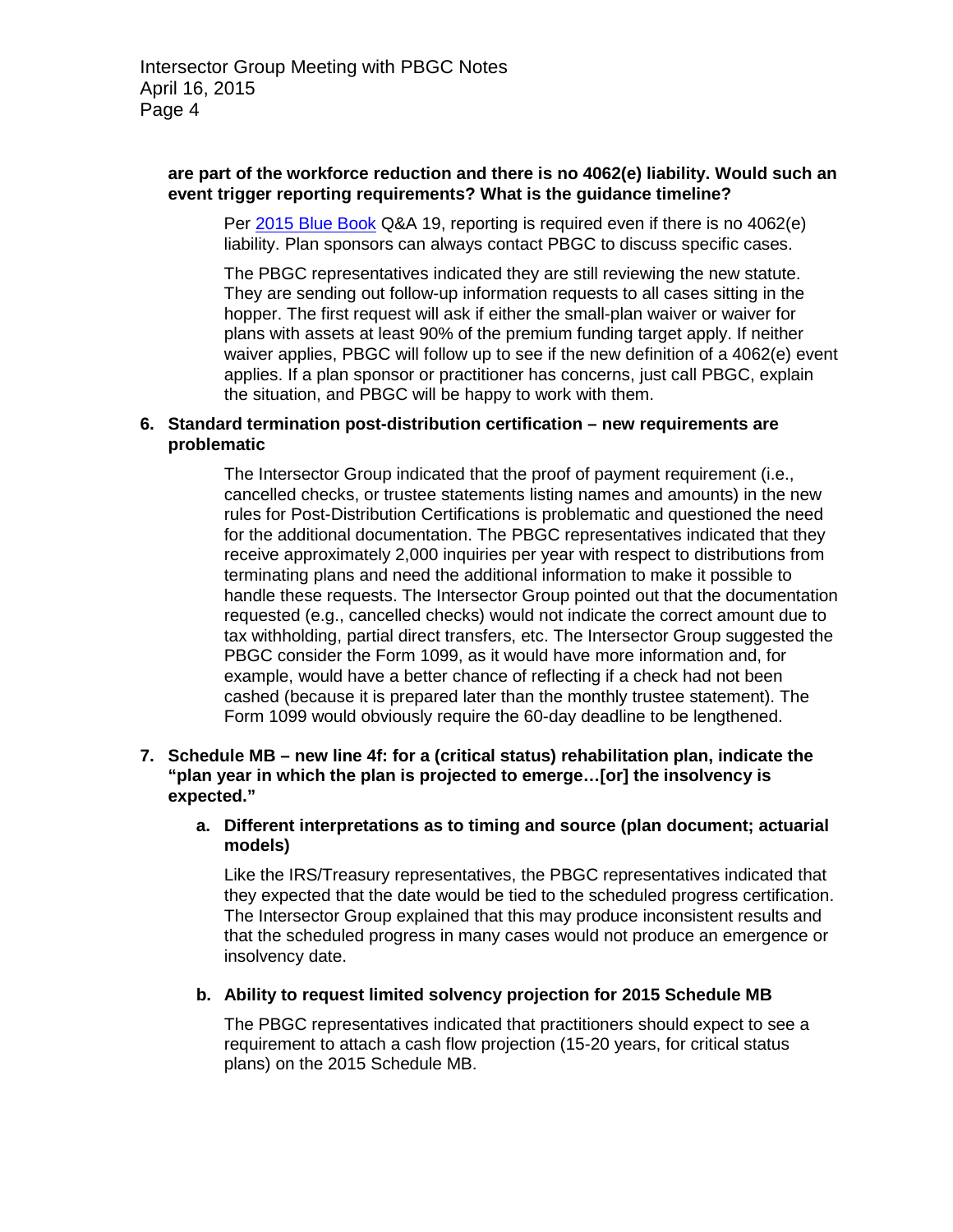Intersector Group Meeting with PBGC Notes April 16, 2015 Page 5

- **8. Critical and Declining (C&D) plan notices:**
	- **a. Annual funding notice – timing with respect to zone status of prior plan year; this implies a 13-month gap between C&D status and notice thereof**
	- **b. Critical status notice – no statutory change, yet current model language may not be appropriate for a C& D plan.**

The PBGC representatives are aware of the annual funding notice timing gap, but expect that many C&D plans will provide appropriate language in their 2015 critical status notice to participants, rather than use the pre-MPRA model.

#### **9. Benefit Suspensions under MPRA**

- **a. What concerns are there with respect to how actuaries may approach the duration of the 432(e)(9)(C)(i) solvency certification?**
- **b. What is the regulatory perspective on the practical need to base this solvency projection on a measurement date that precedes the effective date of suspensions, as well as a projection date that may not coincide with that effective date?**
- **c. Role of deterministic versus stochastic projections in the application process**
- **d. Importance of prompt agency follow up, if application is not deemed complete**
- **e. How should participant notices approach early retirement benefits and future benefit accruals?**
- **f. How should the exclusion of disability benefits from suspensions apply to disability benefits that "convert" to normal retirement benefits?**

This topic was not discussed.

#### **10. Partition authority under MPRA**

- **a. Update on progress of guidance**
- **b. Was RFI process fruitful?**
- **c. Any topics that guidance will definitely address or not address?**
- **d. Minimum transfer amount necessary to remain solvent**
	- **i. What might be the process for setting the assumptions used in this determination?**
	- **ii. Should plan sponsors expect to determine on their own what they believe is the minimum transfer amount necessary to remain solvent? Does PBGC intend to calculate this on their own? Or will it be a collaborative process?**
	- **iii. Once established, does a plan sponsor have free rein to select participants to be partitioned?**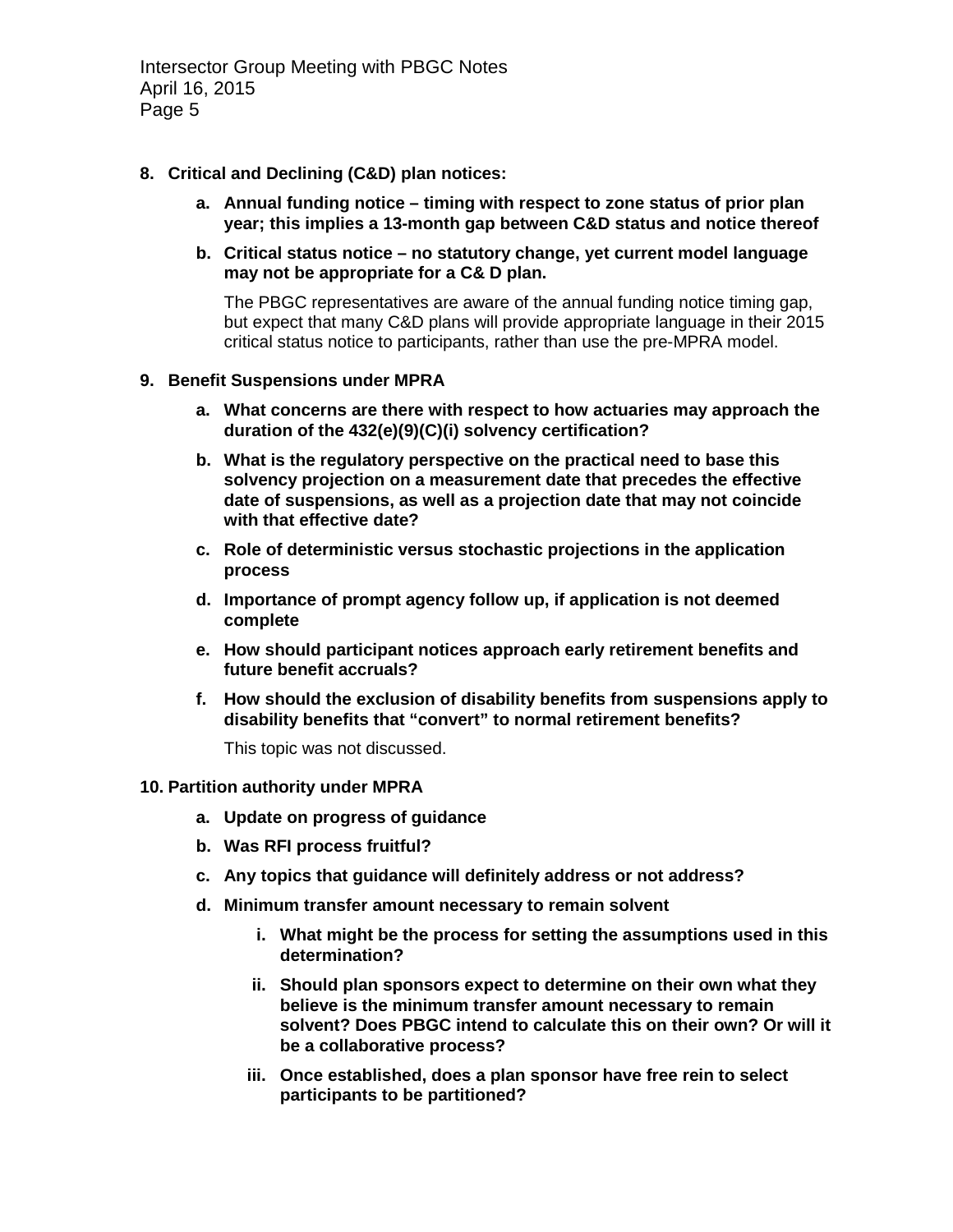- **e. We understand the non-impairment clause is causing concern among practitioners, and perhaps within the agency. Any update on where this stands?**
- **f. Discussion of withdrawal liability calculations and premiums post-partition**

The PBGC representatives indicated they are "joined at the hip" with Treasury with respect to partition, which is intended to be an option for plans that are unable to return to solvency through the use of benefit suspensions. The statute appears to require that plans implement "maximum benefit suspensions" in conjunction with a partition, and PBGC representatives suggested that they interpret it this way (e.g., plans are required to use "all reasonable measures" to improve funding before seeking partition). However, they pointed to a comment letter from the Pension Rights Center which takes the opposite interpretation.

The Intersector Group discussed the background to this issue, which focused on the fact that there is a moral hazard issue at play. Some critical and declining plans will be able to avoid insolvency through the use of the benefit suspensions alone, while others will require a combination of benefit suspensions and partition. The plans using benefit suspensions and partition will receive financial assistance from PBGC, while those using benefit suspensions alone will not. It is unreasonable for a plan to solve its funding problems entirely through the use of benefit suspensions while a different plan implements lesser suspensions and receives PBGC financial assistance. The only way to ensure that this situation does not occur is to require maximum permissible benefit suspensions as a condition of partition.

Partition is voluntary on the part of the PBGC and on the part of the plans. The Intersector Group discussed factors that plans may consider when deciding whether or not to seek a partition. Plans with lower benefit levels may be more likely to request partitions, since maximum benefit suspensions represent a lesser benefit sacrifice in these cases. Plans may be motivated to wait as long as possible before requesting a partition, since all else being equal, a later partition date will mean larger total benefit payments to participants (paid for by larger financial assistance from PBGC). The Intersector Group suggested that this provides an opportunity for PBGC to proactively engage troubled plans by suggesting partition as an option if it is undertaken soon, and that this option might not be available at a later date.

There was a discussion of the calculation of the 110% suspension floor and the asset return assumption used in the suspension application (similar to the IRS discussion, including the discussion of whether future accruals were included in suspension; the Intersector Group believes the answer is "no"). There was also a discussion of the "non-impairment" clause in the partition provisions, but no indication that there is currently a PBGC consensus view of this clause.